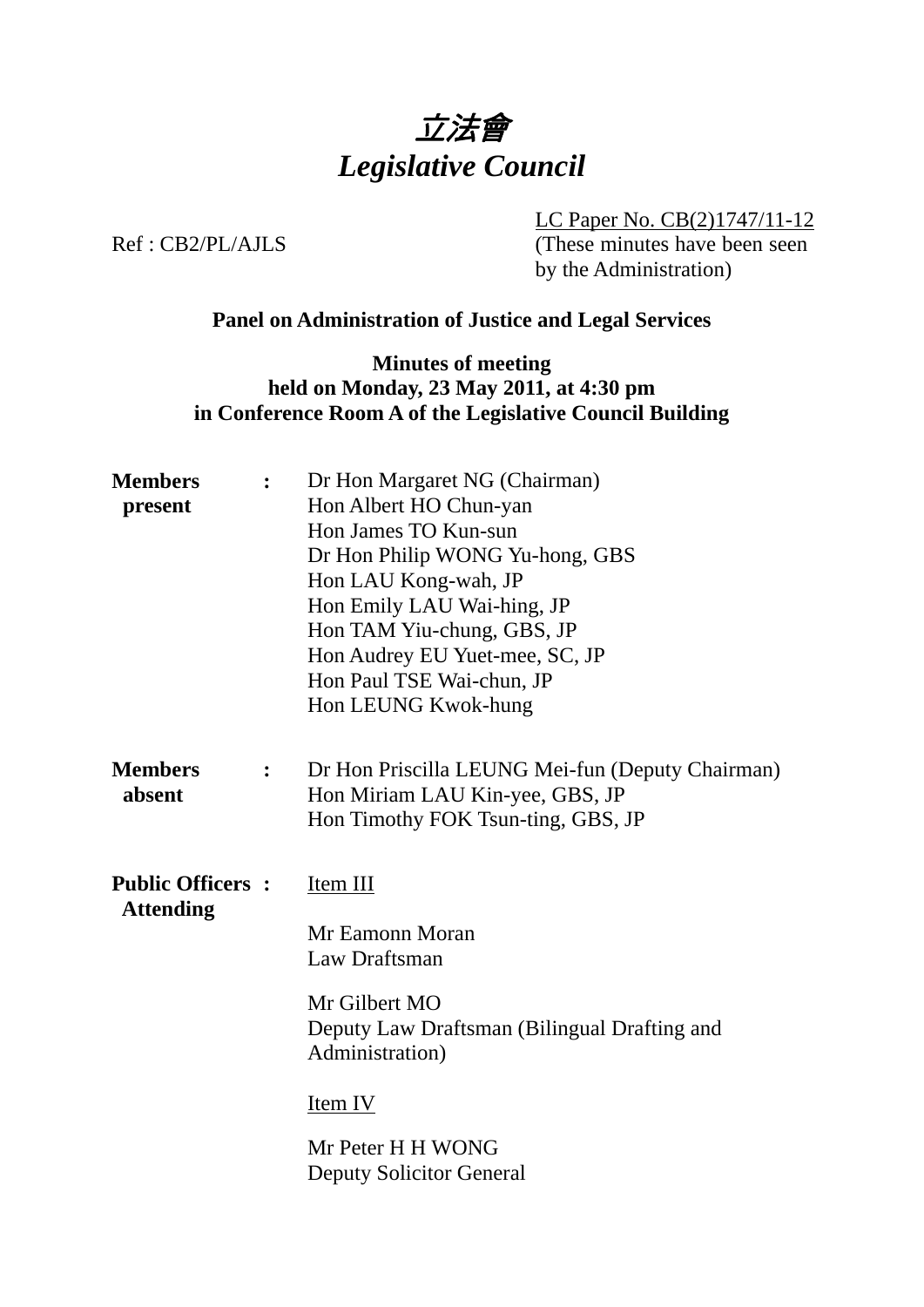|                                      | Miss Michelle TSANG<br><b>Senior Assistant Solicitor General</b>    |
|--------------------------------------|---------------------------------------------------------------------|
|                                      | Ms Alice CHOY<br><b>Senior Government Counsel</b>                   |
|                                      | <u>Item V</u>                                                       |
|                                      | Mr Peter H H WONG<br><b>Deputy Solicitor General</b>                |
|                                      | Miss Michelle TSANG<br><b>Senior Assistant Solicitor General</b>    |
|                                      | Ms Peggy AU YEUNG<br><b>Senior Government Counsel</b>               |
| <b>Attendance by :</b><br>invitation | Item III                                                            |
|                                      | <b>Hong Kong Bar Association</b>                                    |
|                                      | Ms Liza Jane Cruden                                                 |
|                                      | Mr P Y LO                                                           |
|                                      | <u>Item IV</u>                                                      |
|                                      | <u>Hong Kong Bar Association</u>                                    |
|                                      | Mr Andrew MAK                                                       |
|                                      | The Law Society of Hong Kong                                        |
|                                      | Mr Ambrose LAM<br>Vice Chairman of Mainland Legal Affairs Committee |
|                                      | Ms Heidi CHU<br><b>Secretary General</b>                            |
|                                      | $Item V$                                                            |
|                                      | <b>Hong Kong Bar Association</b>                                    |
|                                      | Mr Robin Egerton                                                    |

- 2 -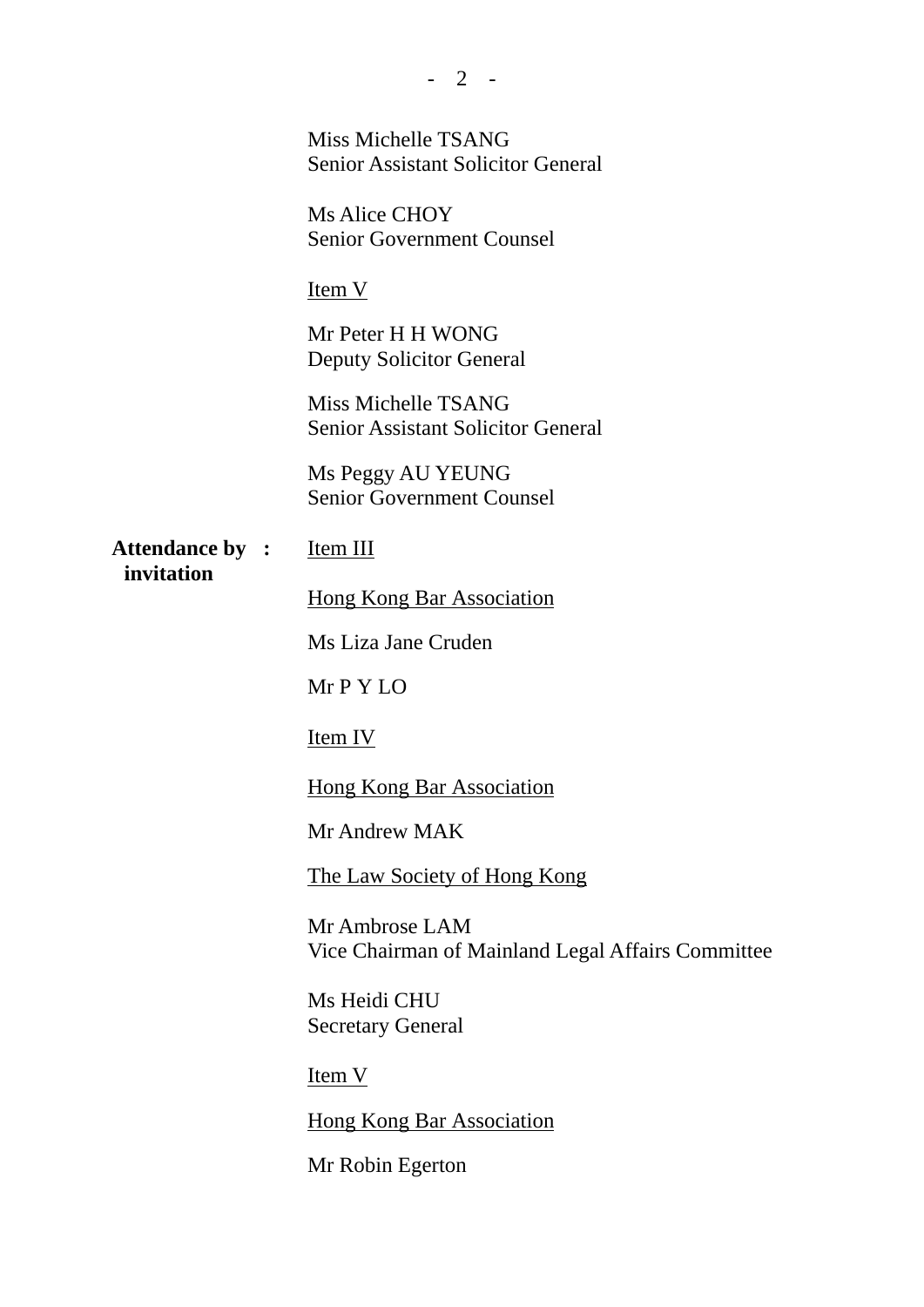| <b>Clerk</b> in<br>attendance | Miss Flora TAI<br>Chief Council Secretary (2)3     |
|-------------------------------|----------------------------------------------------|
| <b>Staff</b> in<br>attendance | Mr KAU Kin-wah<br>Senior Assistant Legal Adviser 3 |
|                               | Miss Ivy LEONG<br>Senior Council Secretary (2)3    |
|                               | Ms Wendy LO<br>Council Secretary (2)3              |

 Members agreed that the meeting should be suspended for 15 minutes to facilitate the Panel on Environmental Affairs to complete its unfinished business. Members also agreed that the meeting should be extended for 15 minutes to allow sufficient time for the discussion of the items on the agenda.

*(The meeting resumed at 4:45 pm)* 

## **I. Information papers issued since last meeting**

2. Members noted that no information paper had been issued since the last meeting.

#### **II. Items for discussion at the next meeting**  [LC Paper Nos. CB(2)1803/10-11(01) to (03)]

#### Discussion items for the next meeting

3. Members agreed to discuss the following items at the next regular meeting to be held on 27 June 2011:

- (a) Appointment of serving Justices of Appeal as non-permanent judges of the Court of Final Appeal and judicial manpower situation in CFA and other levels of courts; and
- (b) Issues relating to prosecution an independent Director of Public Prosecutions ("DPP") and prosecution policy and practice.

- 3 -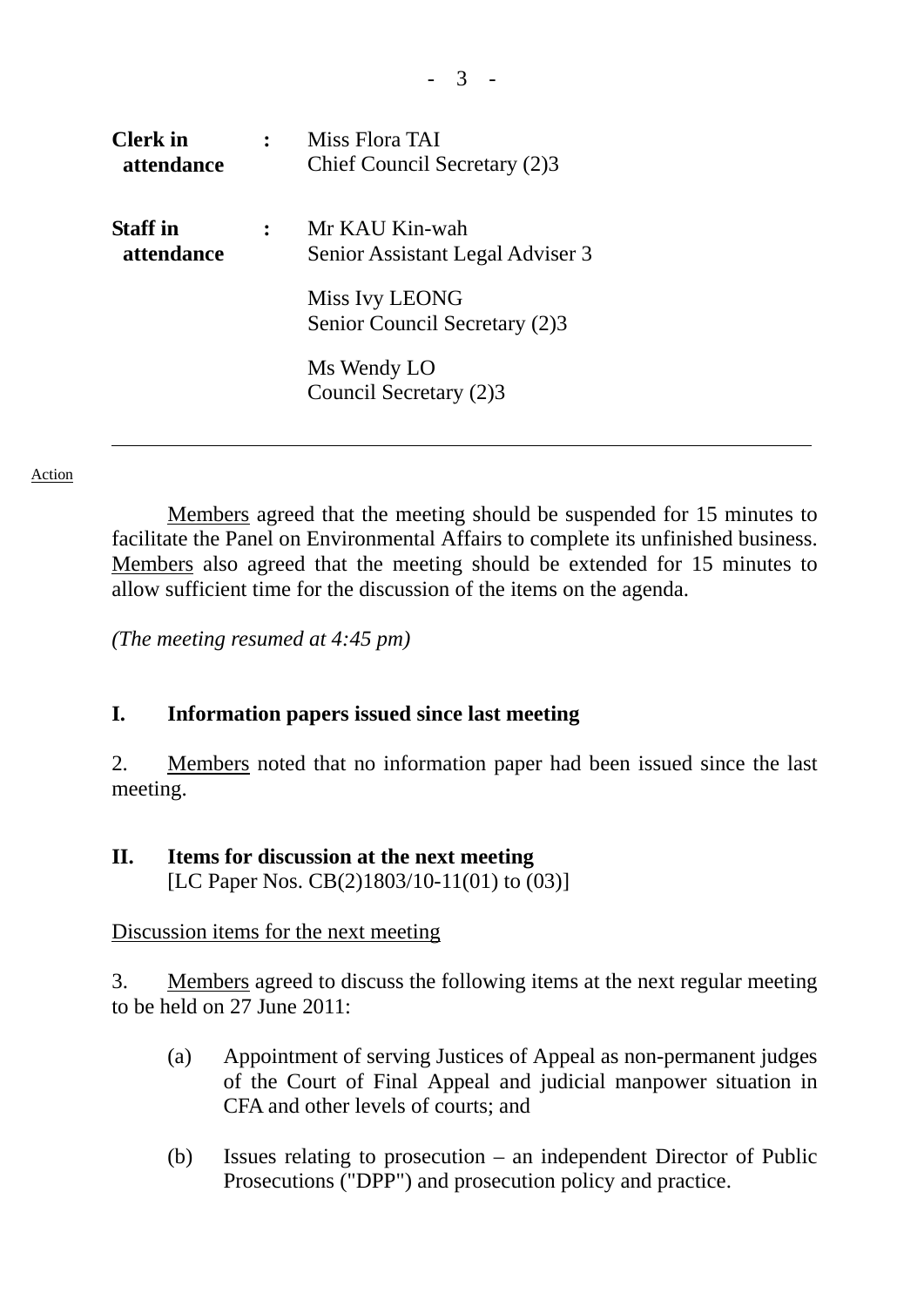4. Regarding the item referred to in (b) above, members agreed that the Panel should invite the Secretary for Justice, the newly appointed DPP, the then DPP, Mr Grenville Cross, legal profession and academics to join the discussion of the issue relating to an independent DPP. Members also agreed to invite the newly appointed DPP to brief the Panel on prosecution policy and practice, as well as any recent initiatives to improve the quality and efficiency of the work of the Prosecutions Division.

# Special meeting in July 2011

5. Members agreed that a special meeting should be held on 21 July 2011 at 4:30 pm to further discuss "Free legal advice service" with the Administration, service operators of various free legal advice schemes and non-governmental organizations which were frequent users of such services.

**III. Issues relating to drafting of legislation and proposal for a new numbering system for bills** 

[LC Paper Nos. CB(2)1781/10-11(01) to (02), CB(2)1803/10-11(04) and LS64/10-11]

# Briefing by the Administration

6. Law Draftsman ("LD"), the Law Drafting Division ("LDD") of the Department of Justice ("DoJ") briefed members on the stances of LDD on the use of "examples" and "notes" in legislation and the numbering system for bill clauses as detailed in the Administration's paper [LC Paper No. CB(2)1781/10-11(01)]. Deputy Law Draftsman (Bilingual Drafting and Administration) ("DLD") introduced the Administration's paper [LC Paper No. CB(2)1781/10-11(02)] on issues relating to drafting of legislation in Chinese and the measures taken by LDD to improve comprehensibility of the Chinese legislation.

7. Members noted the paper on observations on use of reader aids in recently proposed legislation prepared by the Legal Service Division of the Secretariat [LC Paper No. LS64/10-11] and the background brief prepared by the LegCo Secretariat on the subject [LC Paper No. CB(2)1803/10-11(04)].

## Views of the deputation

# *The Hong Kong Bar Association ("Bar Association")*

8. While appreciating that the use of examples was not new and had all along been presented in different ways of expressions in legislation (i.e. examples were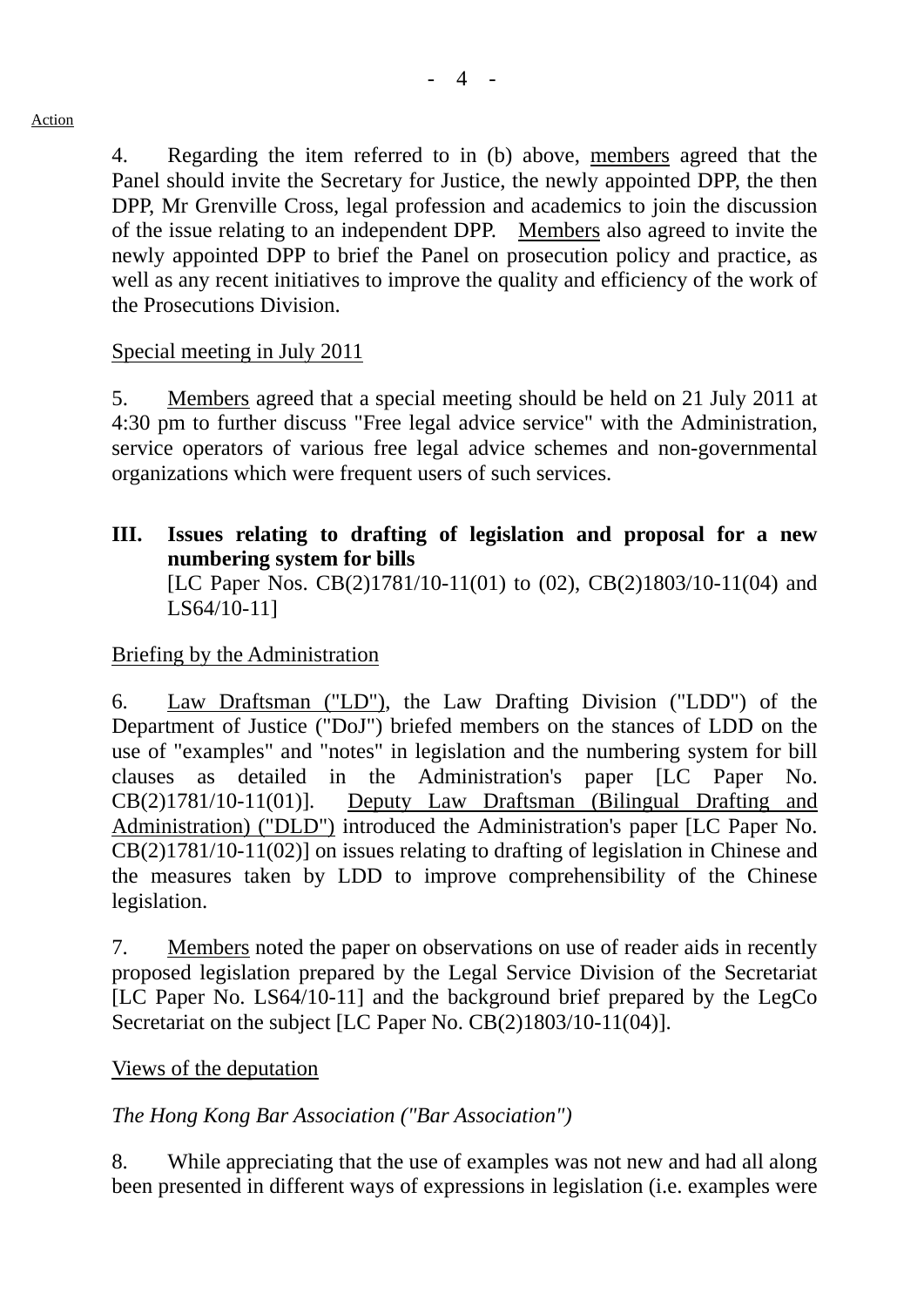$-5 -$ 

introduced by expressions such as "including" and "in particular" in legislative provisions), Ms Liza Jane Cruden pointed out that it was not uncontroversial to use examples in legislation as different interpretations of examples could be applied in explaining the provisions. In such circumstances, the Court would have to determine the legal or legislative effect of those examples which could be considered as supplementary or contradictory to the meaning of the provision itself. She stressed that although it was common to have provision in overseas legislation to clarify that the examples were non-exhaustive and that the provision to which an example was related would prevail if the example was inconsistent with that provision, it was worthy of consideration to minimize the controversies by adding express provision on the legal or legislative effect of the examples and how the examples should be interpreted in the context of the bills to facilitate clearer understanding of legislation.

9. Ms Cruden added that the use of notes in legislation was considered less controversial as they only sought to help readers understand the context of the legislation more readily and the Court was not obliged to take account of notes which were not intended to have legal effect. Regarding the numbering system for bill clauses, Ms Cruden expressed concern that the new numbering system proposed by LDD (i.e. each clause would be numbered by the part number of the Bill, followed by a dividing decimal and then the number representing its numerical order within that part) for the Companies Bill, a particularly voluminous bill with 909 clauses and 10 schedules, could cause confusion in setting out the sections of the provisions. As readers were familiarized with the existing numbering system, she opined that for the sake of consistency, it was not worth adopting a new numbering system in legislation.

# Discussion

# *Use of examples and notes in legislation*

10. While appreciating that legislation should be drafted in a clear and user-friendly manner to improve readability, Ms Audrey EU expressed reservations about any extensive use of examples in legislation. She stressed that she was not opposed to the use of examples in principle but considered that its usage should depend on actual needs. Referring members to the five examples of vehicles necessarily idling for certain purposes proposed by the Administration in Schedule 1 to the Motor Vehicle Idling (Fixed Penalty) Bill, Ms EU expressed concern that the examples would create confusion as they were non-exhaustive and the provision would prevail if an example was inconsistent with that provision. Moreover, as Members would tend to propose other examples and argue over how examples should be inserted to illustrate the meaning of provisions, the time for scrutiny of a bill would possibly be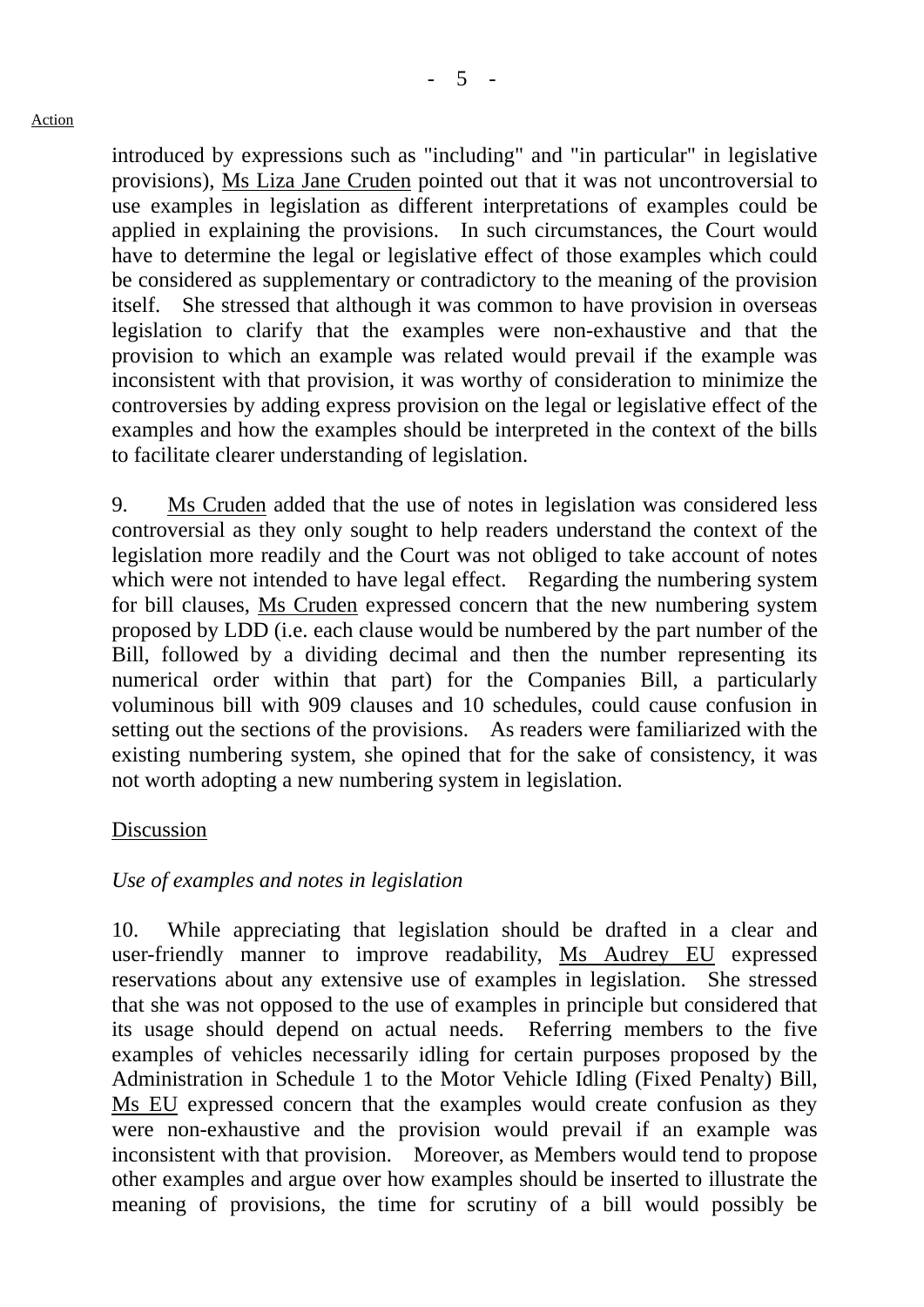lengthened as a result. Instead of listing a number of examples in the format of a schedule to a bill, she considered it more acceptable to include just one or two examples in a legislative provision. As a better alternative, examples could also be included in relevant explanatory leaflets to facilitate the understanding of the public. Ms EU added that she did not have particular concern on the use of notes in legislation as notes were not intended to have legislative effect and were provided for information only for enhancing readers' comprehension.

11. The Chairman opined that while examples might facilitate clearer understanding of legislation, the rule of thumb was to ensure that legislation was drafted in a clear and comprehensible manner so that the public did not have to rely on the examples to understand legislative provisions. She also expressed concern about the uncertain status of examples in legislation.

12. Noting that there was an increase in the use of reader aids (descriptors and notes) in recently proposed legislation by the Administration, Senior Assistant Legal Adviser ("SALA3") enquired about the status of the proposed descriptors and notes in the absence of any express provision on their legal or legislative effect and whether LDD would consider removing descriptors and notes in legislation due to the uncertainty of their status. He also enquired about the mechanism and form for amending the descriptors and notes in bills and subsidiary legislation.

13. In response, LD explained that any examples in legislation should be subjected to the same level of scrutiny as other substantive provisions of legislation. He assured members that an example would be drafted with the same care as any part of an item of legislation with the same standard of language to ensure that it was within the intended scope of that provision to avoid confusion. For instance, the examples proposed by the Administration in the Motor Vehicle Idling (Fixed Penalty) Bill were considered appropriate in explaining the relevant provision. LDD would also ensure that examples were not overused as such would impede the communication of the main message by the substantive provisions of the legislation. He informed members that according to the experience of Parliaments in Australia, members were not keen on introducing their own examples during the scrutiny of bills. He believed that the Administration would be mindful of the appropriate number of examples to be included in legislation.

14. Dr Philip WONG enquired if there was any difficulty in law drafting without using examples. He expressed concern that if examples were used, controversies might arise in situations where different interpretations of the examples were applied. Mr Albert HO expressed a similar view, saying that the inclusion of examples in legislation would create confusion and could not help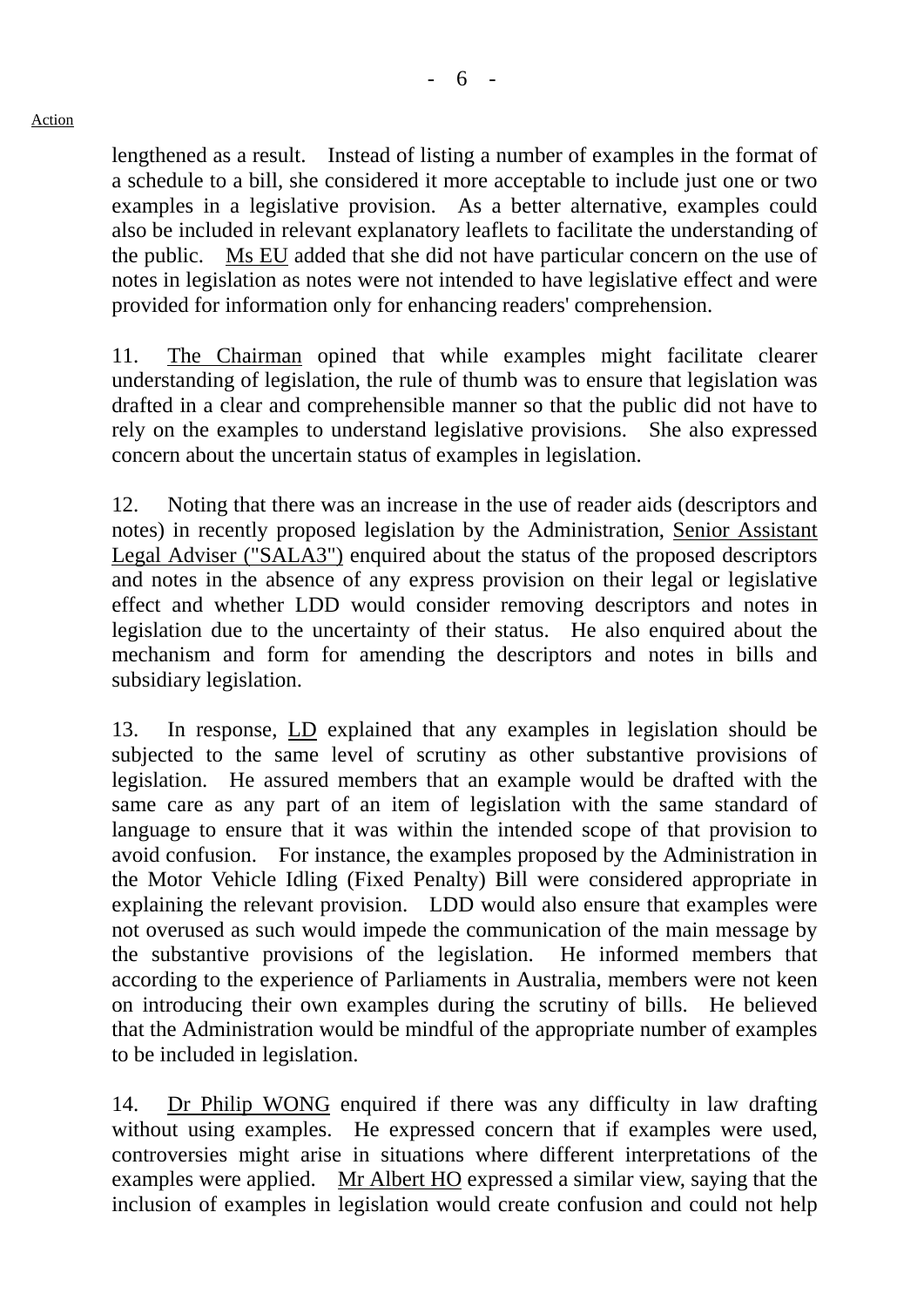explaining the underlying principle of the provisions. Instead of including examples in legislation, he considered it more appropriate to use examples in relevant practical guidelines for easy reading of users.

15. LD assured members that it was the duty of law draftsmen to ensure that legislative provisions were clearly drafted. He stressed that examples were only used to explain the operation of some complex provisions and the underlying concept of some abstract or technical terms in legislation to assist readers to grasp the meanings more readily. It should be noted that examples had all along been used and presented in different forms in legislation to enhance comprehensibility and no particular problem was observed in that aspect so far.

16. The Chairman concluded that while members were not opposed to the use of examples as a matter of principle, they had reservations about any regular and extensive use of examples in legislation. She cautioned that the use of examples in legislation should be exercised with great restraint. On the other hand, members in general did not have particular concern on the use of notes in legislation. LDD was requested to take into account the views of members when considering the way forward.

# *Numbering system for bill clauses*

17. Ms Audrey EU opined that the new numbering system for bill clauses proposed by LDD would set a precedent if adopted. If there was no distinct advantage of using the new system, she considered that the status quo should be maintained.

18. At the invitation of the Chairman, SALA3 advised that according to Rule 50(6) of the Rules of Procedure ("RoP"), a bill shall be divided into clauses numbered consecutively and having a descriptive section heading above each clause. The new numbering system proposed by LDD did not have the clauses of a bill numbered consecutively and therefore was considered not in conformity with Rule 50(6). The Chairman informed members that an amendment to RoP might be necessary if the new numbering system was to be put into effect. view of members' concerns, the Administration had advised that it would not pursue the proposal for the Companies Bill.

19. LD noted the concerns of members that the adoption of two numbering systems in legislation might create confusion. While he did not see the need to adopt the new numbering system in other bills except for the Companies Bill, he believed that readers would not have difficulty in using the new numbering system when they were familiarized with it. The Chairman concluded that members in general had reservations about adopting a new numbering system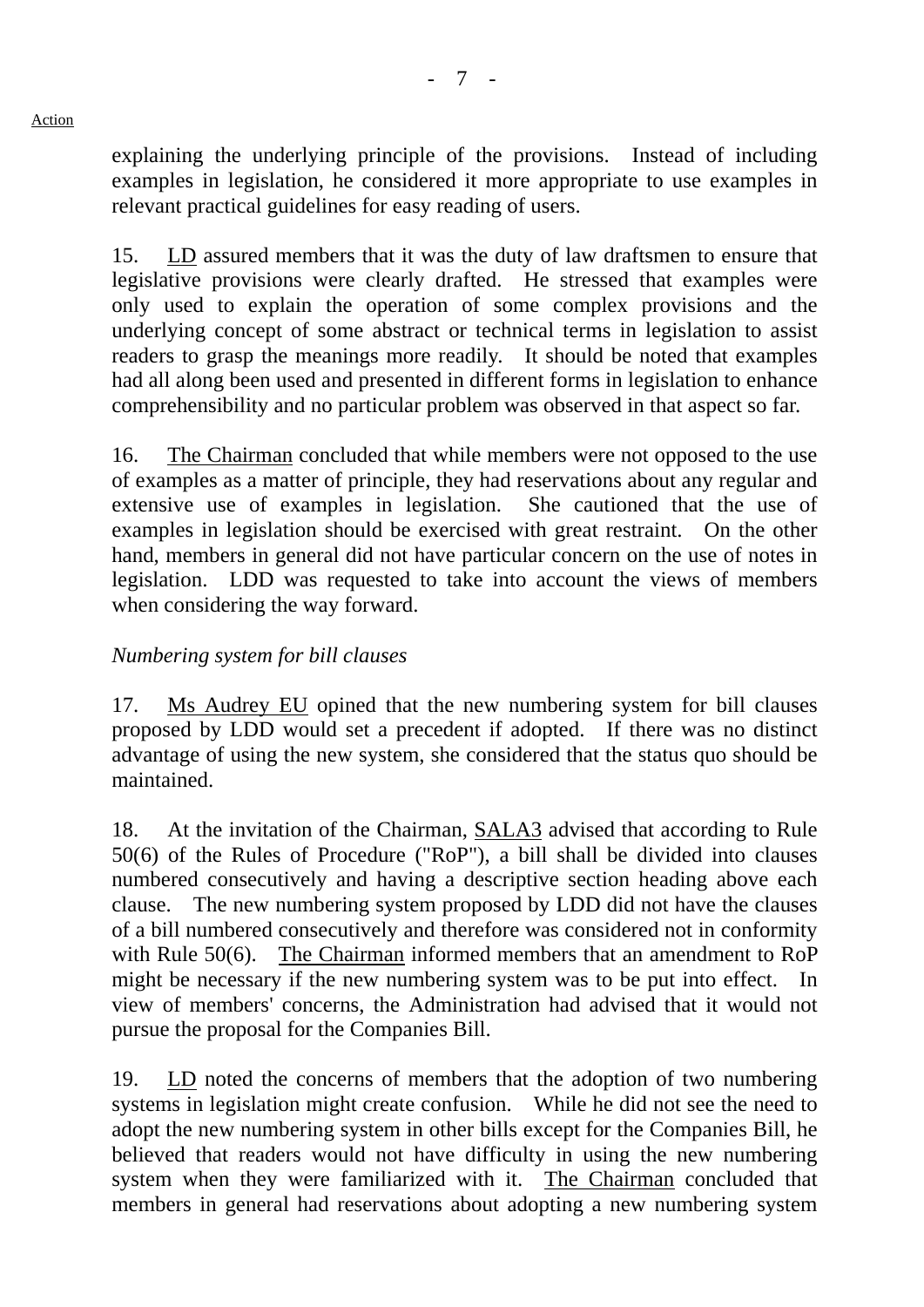for bill clauses. She opined that although the proposed numbering system was commonly used in non-legislative documents, it was not worth adopting a new system for legislation at the present stage for one particular voluminous bill.

# *Drafting of legislation in Chinese*

20. Mr P Y LO said that the Bar Association was in general supportive of the measures taken by LDD to improve the readability of the Chinese legislation. He suggested that the original English texts of legislation could be drafted in plain legal language and simple sentence structures to facilitate the preparation of the Chinese texts. The Chairman said that as LegCo members were increasingly aware of the need to improve the comprehensibility of Chinese legislation, she expected that a more stringent approach would be adopted in scrutinizing the Chinese texts of bills. She invited the Bar Association to write to the Panel with any further views on the drafting of legislation in Chinese.

**IV. Framework Agreement on Hong Kong/Guangdong Co-operation relating to co-operation on legal matters**  [LC Paper Nos. CB(2)1781/10-11(03), CB(2)1803/10-11(05) and CB(2)1580/09-10(01)]

## Briefing by the Administration

21. Deputy Solicitor General ("DSG") briefed members on the Administration's paper which provided an update on the implementation of measures concerning co-operation on legal mattes under the Framework Agreement on Hong Kong/Guangdong Co-operation ("Framework Agreement") [LC Paper No. CB(2)1781/10-11(03)].

22. Members noted the background brief prepared by the LegCo Secretariat on the subject [LC Paper No. CB(2)1803/10-11(05)].

Views of the deputations

## *Bar Association*

23. Mr Andrew MAK said that in connection with the provision of legal services in the Guangdong Province, he would like to focus on the issue concerning the establishment of a mechanism for the verification of the law of other jurisdictions. With the increased commercial activities among Hong Kong, Macao and Taiwan with the Mainland, the number of disputes had surged in the past few years. According to the recent work report of the National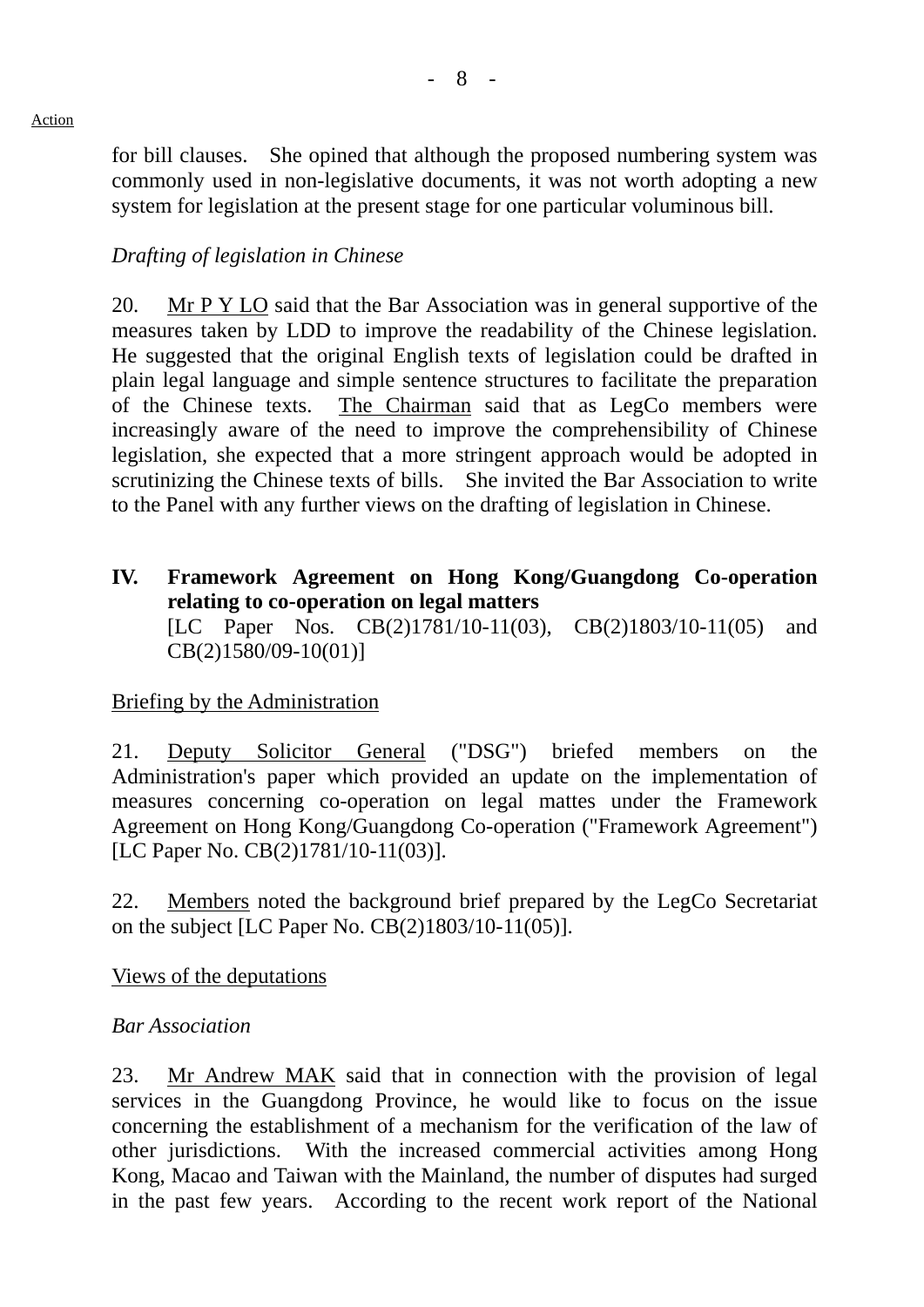People's Congress of the People's Republic of China issued in January 2011, there were approximately 560,000 civil and commercial activities in the Guangdong Province each year, among which, 1% of the disputes (5,738 cases) were related to Hong Kong, Macao and Taiwan businesses. The Bar Association considered it useful and indeed necessary for the courts on the Mainland to better understand the law of Hong Kong. While expert witnesses would be summoned by the court for understanding of foreign law in Hong Kong, there was yet a mechanism adopted by the Mainland courts in the understanding of the law of Hong Kong or other jurisdictions. The Bar Association was given to understand that the courts on the Mainland would like to use an effective and efficient mechanism to verify the law of Hong Kong. this regard, the Bar requested DoJ to take the lead to facilitate the courts on the Mainland in the establishment of a mechanism for verifying the law of Hong Kong. The Bar Association could provide assistance if necessary. The Bar Association also believed that this initiative would enhance legal co-operation in relation to the National  $12<sup>th</sup>$  Five-Year Plan, the Closer Economic Partnership Arrangement between Hong Kong and the Mainland ("CEPA"), the Framework Agreement as well as the Qianhai Development Plan.

## *The Law Society of Hong Kong ("The Law Society")*

24. Mr Ambrose LAM said that the co-operation on legal matters between Hong Kong and the Mainland had made little progress since the introduction of CEPA in 2003. Mr LAM informed members that in July 2010, the Sun Yat-sen University had been commissioned by the Law Society to conduct a research on the provision of Hong Kong legal services in the Pearl River Delta area. In this connection, the Law Society held a press conference in April 2011 proposing further liberalization measures under CEPA, especially in the following three aspects: (a) association of Hong Kong and Mainland law firms with a view to achieving real profit-sharing and risk-sharing; (b) lowering the threshold for the entry of Hong Kong lawyers into the Mainland market; and (c) allowing representative offices set up by Hong Kong law firms to employ Mainland practising lawyers.

25. As regards the Qianhai Development Plan, Mr LAM said that the Law Society considered it a very good opportunity for the Hong Kong legal profession to develop its services on the Mainland. The Law Society had held discussions with the Ministry of Justice and submitted a proposal on the establishment of a mechanism for the association of law firms of Hong Kong and the Mainland in the form of "partnership" in Qianhai. He further said that advanced legal services had evolved rapidly worldwide, offering innovative one-stop services including legal and accounting services, etc to clients. In order for Hong Kong legal services to stay competitive in the international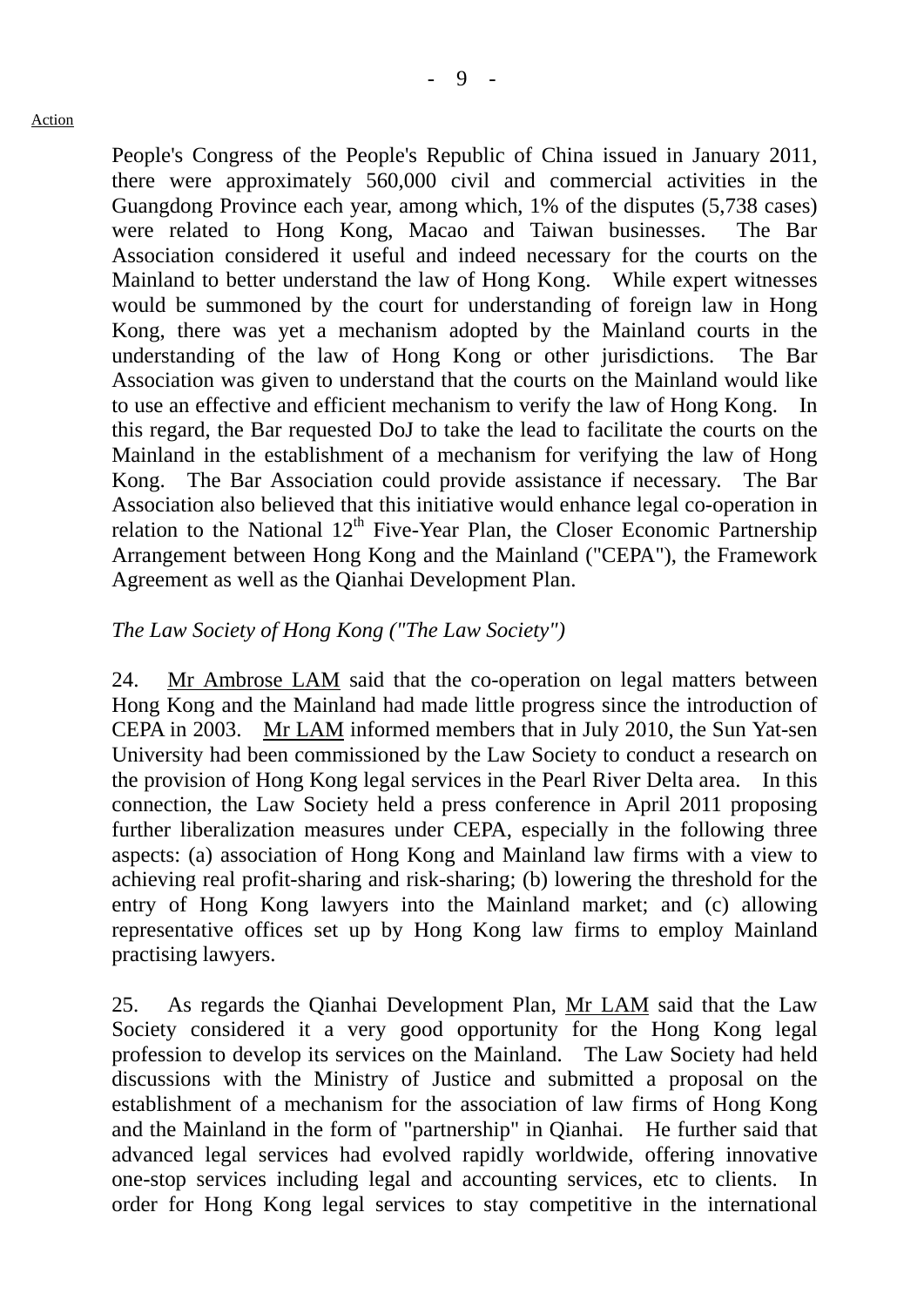platform, the Law Society would like to see the development of legal services in Qianhai proceeding in that direction and hoped that the Hong Kong Government would support the legal profession's development on the Mainland.

#### The Administration's response

26. DSG responded that the Administration noted the Bar Association's concerns in respect of the establishment of a mechanism for the verification of the law of other jurisdictions. The Administration had earlier on reflected the two legal professional bodies' views in this regard to the Shenzhen authorities. The Administration would consolidate the views expressed at today's meeting and follow up with the Mainland on the development of the mechanism. DSG said that the Administration had conveyed to the Mainland authorities the Law Society's suggestion on the association of law firms of Hong Kong and the Mainland in the form of "partnership" in Qianhai. The Administration noted that the Law Society had submitted a proposal to the Ministry of Justice for its consideration. DSG further said that the Administration had on different occasions reflected to the Mainland authorities the legal professional bodies' suggestion of allowing representative offices set up by Hong Kong law firms in the Mainland to employ Mainland practising lawyers. While there might be difficulties in the implementation of such initiative in the entire Mainland, the Administration would actively pursue with the Mainland on the proposal of allowing Hong Kong law firms to employ Mainland practising lawyers in the Guangdong Province or in the context of the Qianhai Development Plan.

27. Senior Assistant Solicitor General ("SASG") supplemented that the Administration had reflected the legal profession's views to the relevant Mainland authorities. The Administration would actively follow up with the Mainland with a view to achieving better co-operation of both sides. Since the suggestion of establishing a mechanism for the verification of the law of other jurisdictions was a concept new to the Mainland authorities, they had not provided any concrete response to the Administration's enquiry in this respect. With respect to the Law Society's views on the future liberalisation measures under CEPA, the Administration had raised the issue with the relevant Mainland authorities on different occasions. The Mainland authorities concerned had indicated that they would require more time to study the proposals in detail. SASG said that following the publication of the National  $12<sup>th</sup>$  Five-Year Plan, the Administration would seek to pursue further with the Mainland authorities on the implementation of various initiatives in relation to the development of service industries in the Guangdong Province so as to foster mutual co-operation.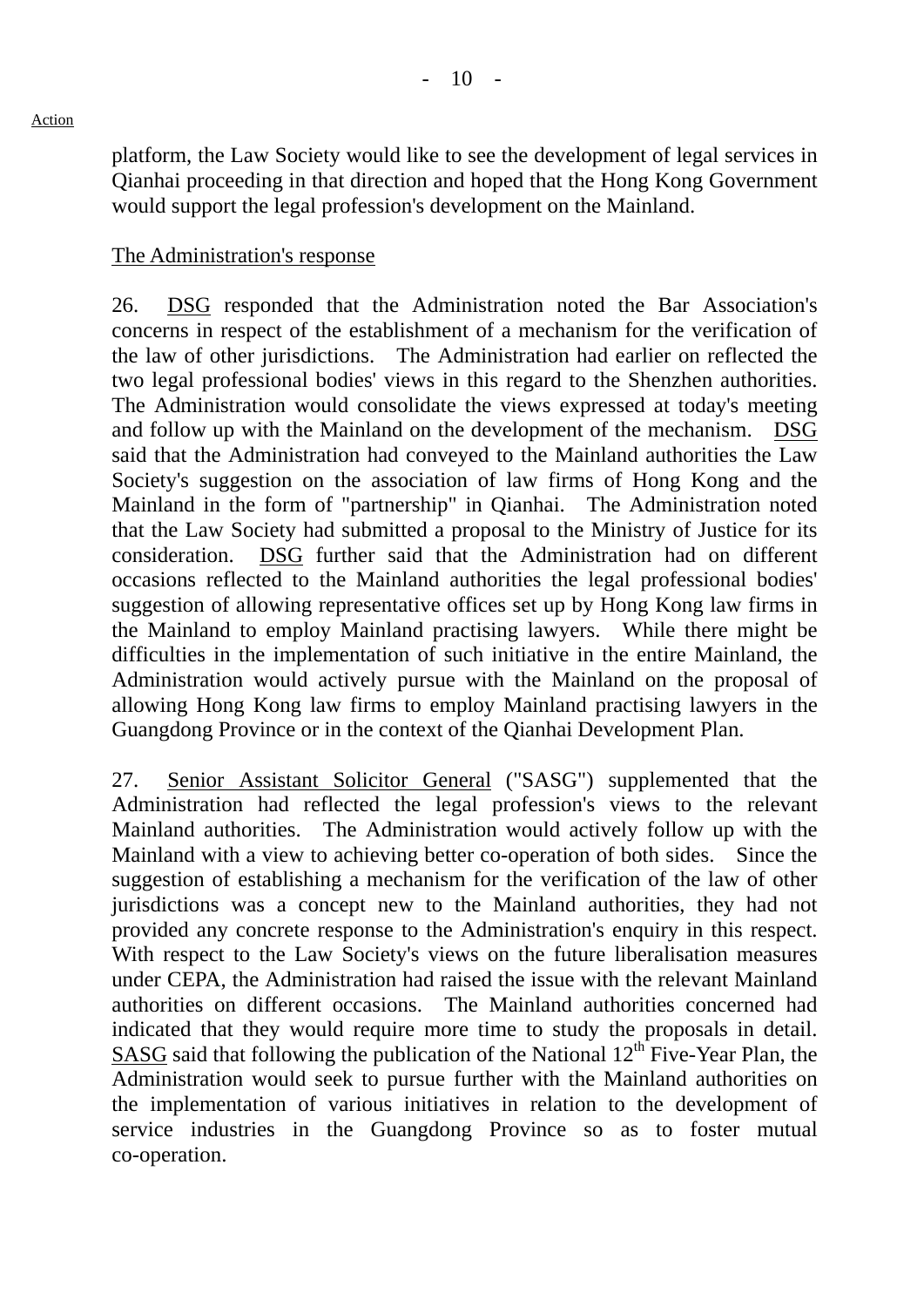#### Discussion

28. Mr LAU Kong-wah said that there had not been much progress in the development of Hong Kong legal services on the Mainland under CEPA. He considered that the Qianhai Development Plan had opened up opportunities for the service providers in Hong Kong and an increasing demand for the legal services of Hong Kong in Guangdong Province was expected. Mr LAU considered that there was plenty of room for co-operation in civil and commercial matters between Hong Kong and the Mainland. He stressed that the active role of the Administration in facilitating Hong Kong legal professions to provide legal service on the Mainland was crucial. In his view, the Administration should assist the Hong Kong service providers to provide one-stop integrated legal service in Qianhai and enhance the cooperation among the different professions in Hong Kong to leverage on the opportunities arising from the Qianhai Development Plan, taking into consideration of the specific mode and need of the business operation on the Mainland.

29. Noting that expert witnesses from the Mainland would be summoned by the Hong Kong courts to give evidence, Ms Audrey EU enquired whether a similar mechanism would be adopted on the Mainland to allow Hong Kong lawyers or expert witnesses to give evidence in the Mainland courts. She pointed out that the defendant in a Mainland litigation had requested to submit a letter issued by the Hong Kong Police Force as evidence but the Mainland court denied the request as there was no way to verify the letter. Ms EU enquired whether there was a mechanism under which a document issued by a Hong Kong Government department could be verified for admission as evidence on the Mainland.

30. Mr Paul TSE said that while Hong Kong was willing to open its market to the Mainland, the latter seemed not eager to open its door to Hong Kong legal services as evidenced in the limited involvement of Hong Kong lawyers in legal work on the Mainland. He sought the views of the Administration on this issue. Mr TSE considered that there should be higher transparency for the notarial services on the Mainland. Exchanges and co-operation among professionals in notary work between Hong Kong and the Mainland should be further enhanced. He further said that there was a saying that Qianhai would be modelled on the administrative and legal framework of Hong Kong and it would become a "back-up" base for Hong Kong in future. He sought elaboration from the Administration on the development of Qianhai.

31. DSG responded that clause 3 of the Framework Agreement had set out the guiding principles on the co-operation between Hong Kong and the Mainland. Co-operation in legal matters would be pursued on such basis and also under the principles of reciprocity and mutual respect. He said that CEPA was an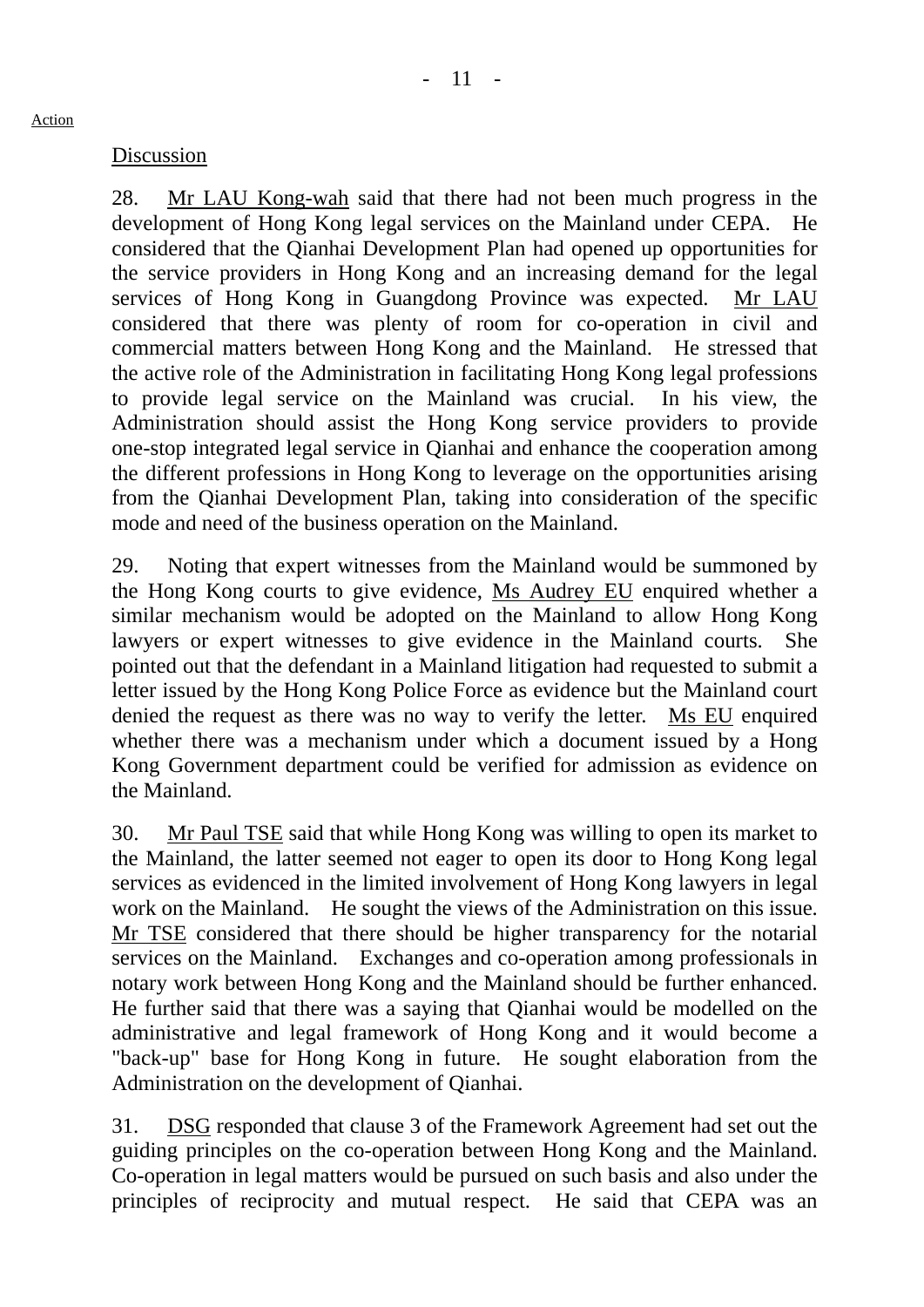arrangement in the nature of a Free Trade Agreement. While the Administration would actively facilitate the provision of Hong Kong legal services on the Mainland, it would be decided by the Mainland authorities on the extent to which its legal service market would be opened based on discussion between the two sides. It was noted that a phased approach had been adopted by the Mainland side on the opening up of its market for Hong Kong services providers under CEPA. Further initiatives relating to legal matters could also be explored under the Framework Agreement and the Qianhai Development Plan, and exchanges between the legal professional bodies of two sides would definitely enhance the co-operation on legal matters.

32. DSG further said that at present, the co-operation on legal matters between Hong Kong and the Mainland focused on three aspects, namely, the reciprocal recognition and enforcement of arbitral awards, the reciprocal recognition and enforcement of judgments in certain civil and commercial matters, and the service of judicial documents in civil and commercial proceedings. As a mechanism for the verification of the evidence originating from Hong Kong had yet to be established, issues relating to the admissibility of evidence on the Mainland courts had to be dealt with according to the law of the Mainland. Regarding the Qianhai Development Plan, DSG said that the proposed mechanism for the verification of the law of other jurisdictions based on the common law practice of Hong Kong could serve as a reference for the Mainland. For instance, the arrangement for the parties to litigation to arrange witnesses to challenge the evidence of expert witness produced to the court could be explored.

33. SASG supplemented that the Constitutional and Mainland Affairs Bureau ("CMAB") was responsible for coordinating the work relating to the Qianhai Development Plan and proposals to promote the provision of professional services in Qianhai could be made to CMAB. She said that the Law Society had put forward suggestions on provision of integrated services to the Mainland authorities and the Administration would continue to discuss with the Law Society and assist exploring its suggestions with the Mainland authorities. Regarding the suggestion on the verification of law, SASG said that to her understanding, there was no established mechanism for Mainland courts to recognize Hong Kong lawyers as expert witnesses on the law of Hong Kong in Mainland courts.

DoJ 34. For the Panel's further discussion of the subject at a future meeting, the Chairman requested the Administration to provide a written response to the views and concerns expressed at the meeting for the consideration of the two legal professional bodies. She also invited the two legal professional bodies to submit further views on the subject for the consideration of the Panel.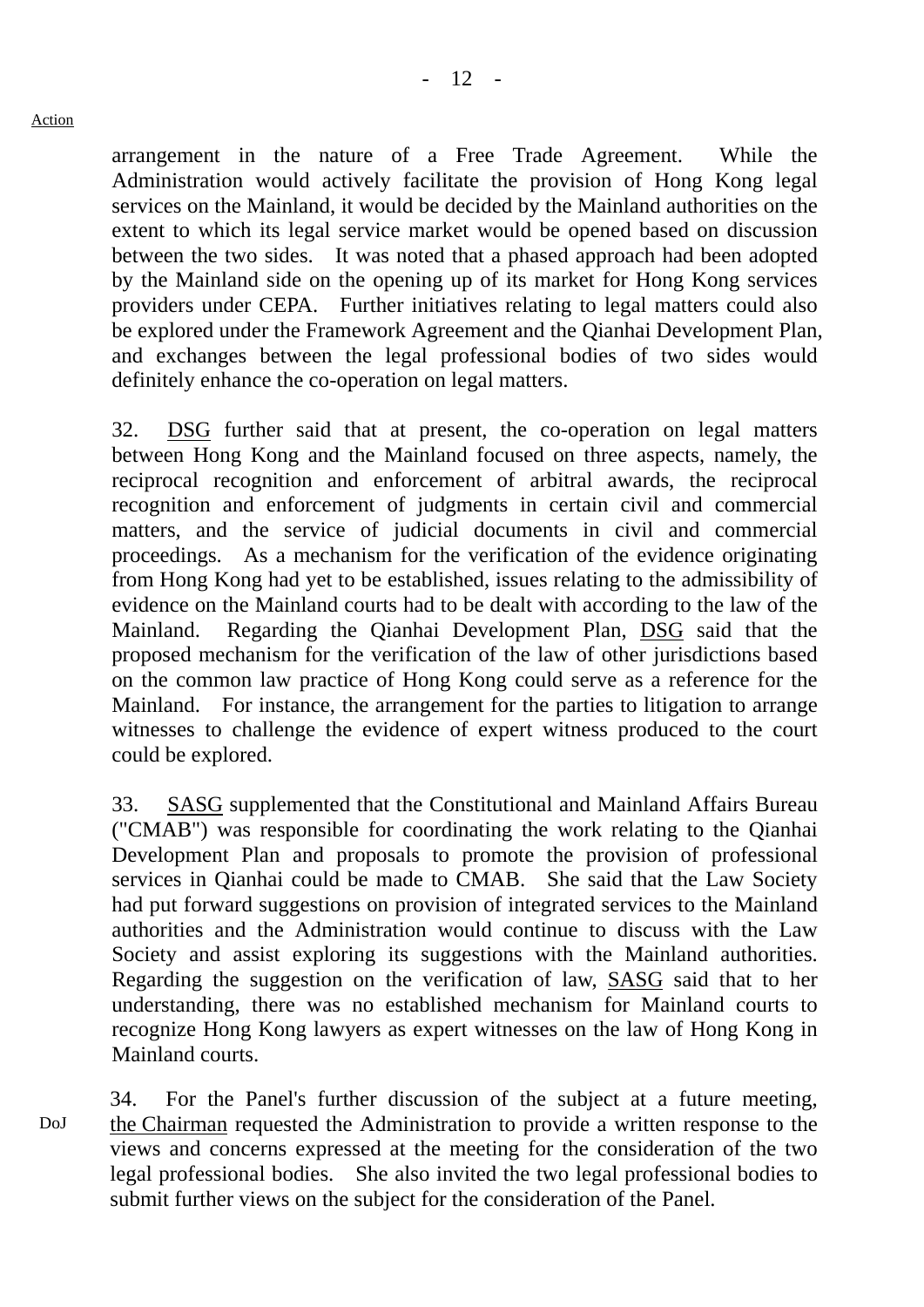# **V. Reciprocal recognition/enforcement of matrimonial judgments with the Mainland**

[LC Paper Nos. CB(2)1781/10-11(04) and CB(2)1803/10-11(06)]

# Briefing by the Administration

35. DSG briefed members on the Administration's paper [LC Paper No. CB(2)1781/10-11(04)] which set out the Administration's initial discussion with the Mainland on the need to establish a mechanism for reciprocal recognition and enforcement of matrimonial judgements between the Mainland and Hong Kong in view of the significant number of cross-boundary marriages. DSG also updated members on the Administration's response to concerns about the issues relating to parental child abduction and custody of children across the borders.

# Views of the deputations

# *Bar Association*

36. Mr Robin Egerton said that the Bar Association welcomed the Administration's discussion with the Mainland in respect of the reciprocal recognition and enforcement of matrimonial judgements between the Mainland and Hong Kong and would be pleased to provide any assistance in future consultations. The Bar Association noted that Hong Kong had entered into the Hague Convention on the Civil Aspects for International Child Abduction and Custody since September 1997 but the Convention did not apply to the Mainland. The Bar Association would like to know the views of the Mainland on that aspect.

# *The Law Society*

37. The Chairman informed members that the Law Society had indicated in its letter to the Panel [LC Paper No. CB(2)1803/10-11(06)] that it fully supported the Administration's proposal to engage in discussion with the Mainland on reciprocal recognition and enforcement of matrimonial judgements.

## **Discussions**

38. The Chairman expressed concern that unlike the practice of Hong Kong where matrimonial matters were handled through the court under standardized procedures, there were different administrative or civil procedures to deal with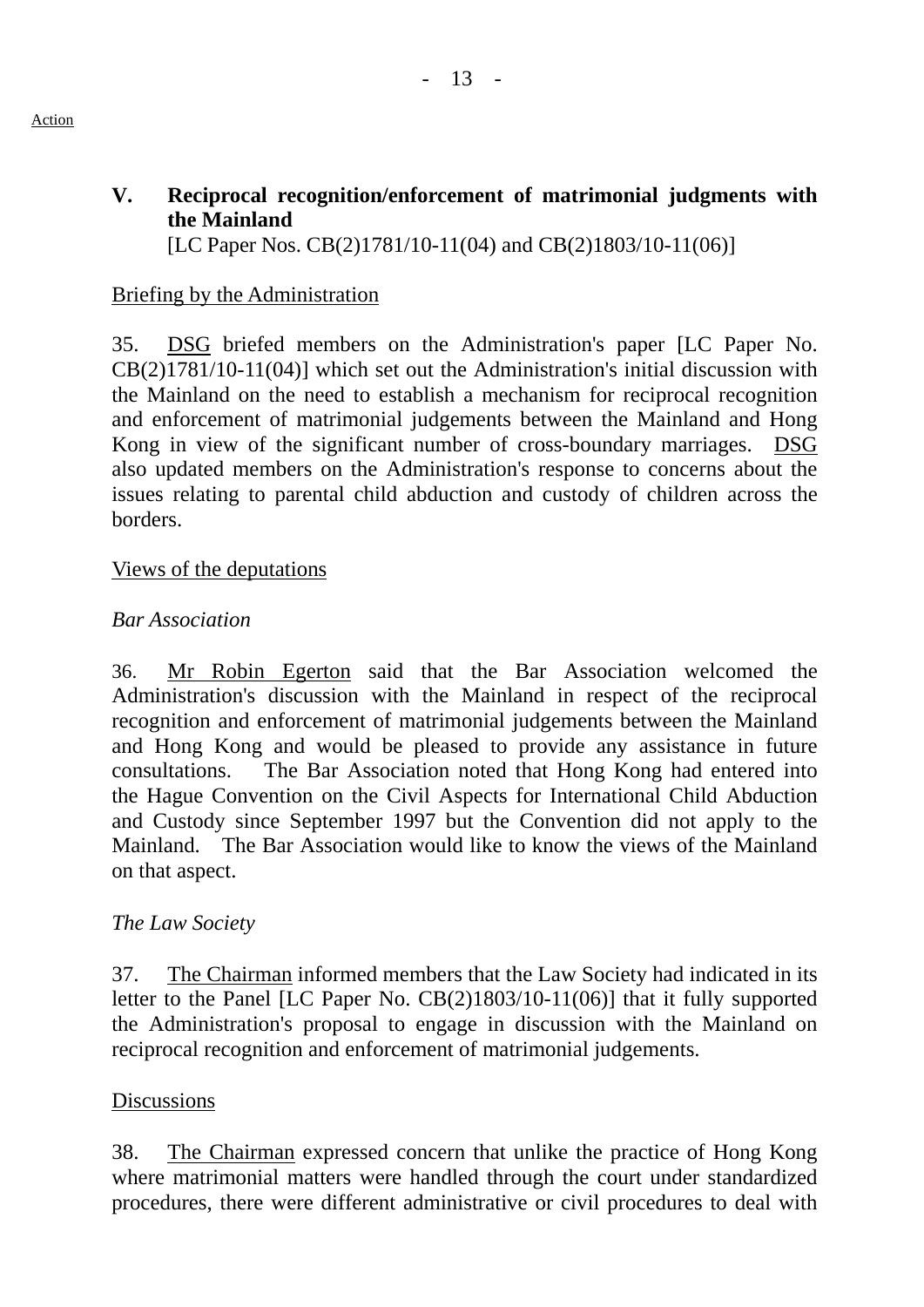matrimonial matters on the Mainland. She considered that it would be difficult to establish a mechanism for reciprocal recognition and enforcement of matrimonial judgments without knowing the relevant practice of the Mainland. She asked whether the Administration would undertake a comprehensive study on the practice of the Mainland in handling matrimonial matters and how the Administration would take forward the consultation on the proposed arrangement on reciprocal recognition and enforcement of matrimonial judgements.

39. While appreciating that different practices were adopted in Hong Kong and the Mainland in handling matrimonial matters, Ms Audrey EU took the view that the Administration should expedite its discussion with the Mainland authorities with a view to reaching agreements and principles on matters of urgency. For example, issues relating to parental child abduction and custody of children across the borders and reciprocal recognition of divorce decrees should be dealt with as soon as possible, having regard to the practice in the international context. She also suggested that apart from the two legal professional bodies, the Administration should also consult the Immigration Department and the Hong Kong Family Law Association on the proposed arrangement.

*(The Chairman proposed at this juncture to extend the meeting for five more minutes to complete discussion of this item.)* 

40. Mr Paul TSE and Mr LEUNG Kwok-hung shared the views of Ms EU that the Administration should expedite the discussion with the Mainland authorities on co-operation in matrimonial matters. Mr LEUNG Kwok-hung said that the Administration should set priorities and proceed with issues that were easier to be handled, such as the parental child abduction problem. Mr Paul TSE said that there was urgency for the Administration to deal with the enforcement of maintenance orders and the issue of parallel divorce proceedings in both the Mainland and Hong Kong.

41. The Chairman concluded that members agreed that the Administration should work out the proposed arrangement with the Mainland on reciprocal recognition and enforcement of matrimonial judgments as soon as possible. DSG responded that given the differences between the legal systems of the Mainland and Hong Kong, the Administration would first discuss with the Mainland those issues that were easier to be handled, such as the reciprocal recognition of divorce decrees and the enforcement of maintenance orders. The Administration had already initiated preliminary discussion with the Mainland authorities and hoped that some concrete consensus could be reached later.